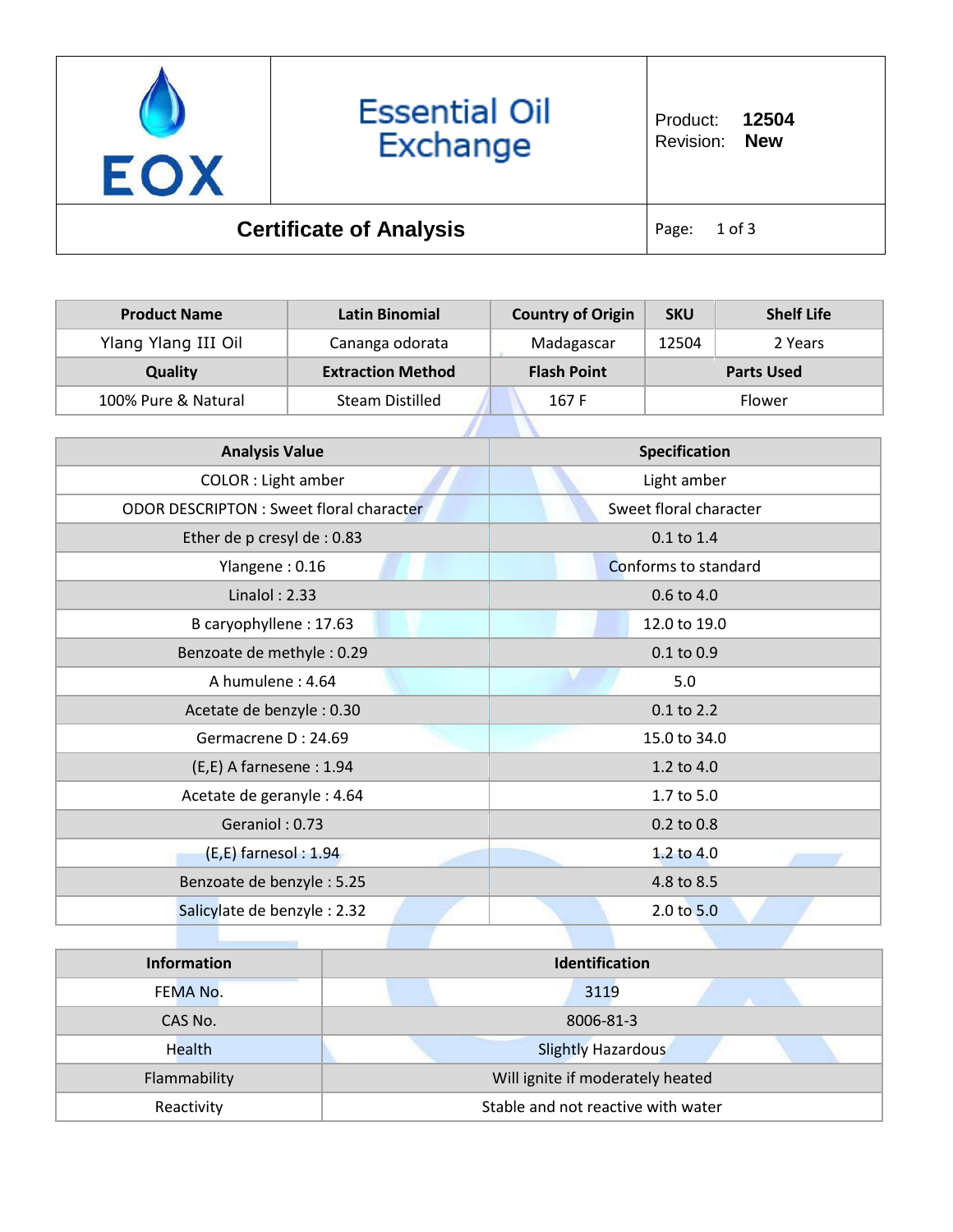

| <b>Information</b>                           | <b>Fire, Explosion and Reactivity</b>             |
|----------------------------------------------|---------------------------------------------------|
| Flash Point                                  | 167 F                                             |
| <b>Extinguishing Media</b>                   | FOG-Yes / CO2 - Yes / FOAM - Yes / DRY - Yes      |
| Stability                                    | Stable                                            |
| Fire Fighting                                | Cool containers exposed to fire with water        |
| Hazardous Combustible Decomposition Products | Forms carbon monoxide and/or dioxide upon burning |
|                                              |                                                   |

| Information      | <b>Physical Data</b>                                      |
|------------------|-----------------------------------------------------------|
| Color and Odor   | Clear, light amber liquid with a sweet, floral character. |
| Vapor Pressure   | <b>NA</b>                                                 |
| Water Solubility | Insoluble                                                 |

| <b>Information</b> | <b>Protection Data</b>                                                       |  |
|--------------------|------------------------------------------------------------------------------|--|
| Respiratory        | Avoid casual breathing                                                       |  |
| Ventilation        | Local explosion proof exhaust recommended                                    |  |
| <b>Skin</b>        | Wear impermeable gloves                                                      |  |
| Eye                | Goggles giving complete protection to eyes / eyewash bottle with clean water |  |
| Other              | Do not eat, drink or smoke while handling                                    |  |

| <b>Information</b>  | <b>Emergency First Aid</b>                                                       |  |  |
|---------------------|----------------------------------------------------------------------------------|--|--|
| Inhalation          | Seek fresh air                                                                   |  |  |
| Eye Contact         | Wash eyes immediately and abundantly with clean running water at low<br>pressure |  |  |
| <b>Skin Contact</b> | Remove contaminated clothing / Wash skin with soap and water                     |  |  |
| Ingestion           | Rinse mouth / Drink milk or water to dilute / Consult doctor                     |  |  |

| <b>Information</b>    | <b>Handling and Disposal</b>                                                     |
|-----------------------|----------------------------------------------------------------------------------|
| Handling and Shipping | Store in tightly sealed container in a cool, dry place away from sources of heat |
| Waste Disposal        | Follow any federal, state or local laws / Do not dispose of in sewer             |